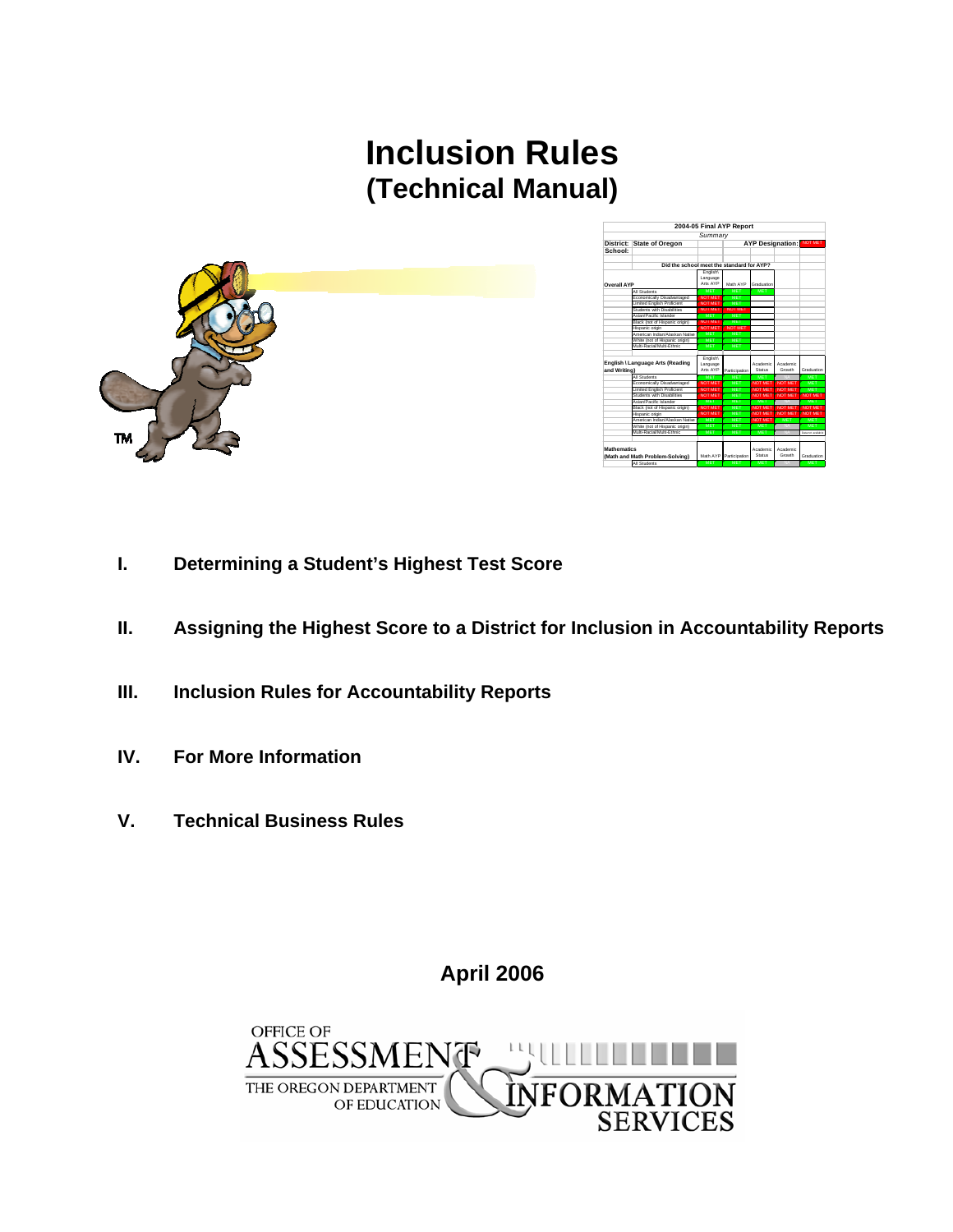## **Determining a Student's Highest Test Score**

When a student attempts multiple state assessments in the same subject during the school year, the Department of Education determines the highest test score for the student (SSIDBestScore) for reporting purposes. This highest score is determined regardless of where the student was enrolled when he or she took the test.

Scores from tests taken by students with or without accommodations (standard administrations) are always treated as the highest score compared to modified assessments. In addition, tests taken at or above the student's grade level are always treated as the highest score compared to tests below the student's grade level or assessments of the alternative standards.

If a student has more than one test with the same grade level and type of administration (i.e. standard versus modified), the test with the highest performance level (e.g., meets, low) is designated as the highest score of the student. If a student has more than one test with the same performance level, the test with the highest scale score is deemed the highest score of the student.

The complete business rules for determining a student's highest test score can be found in Section V. of this document.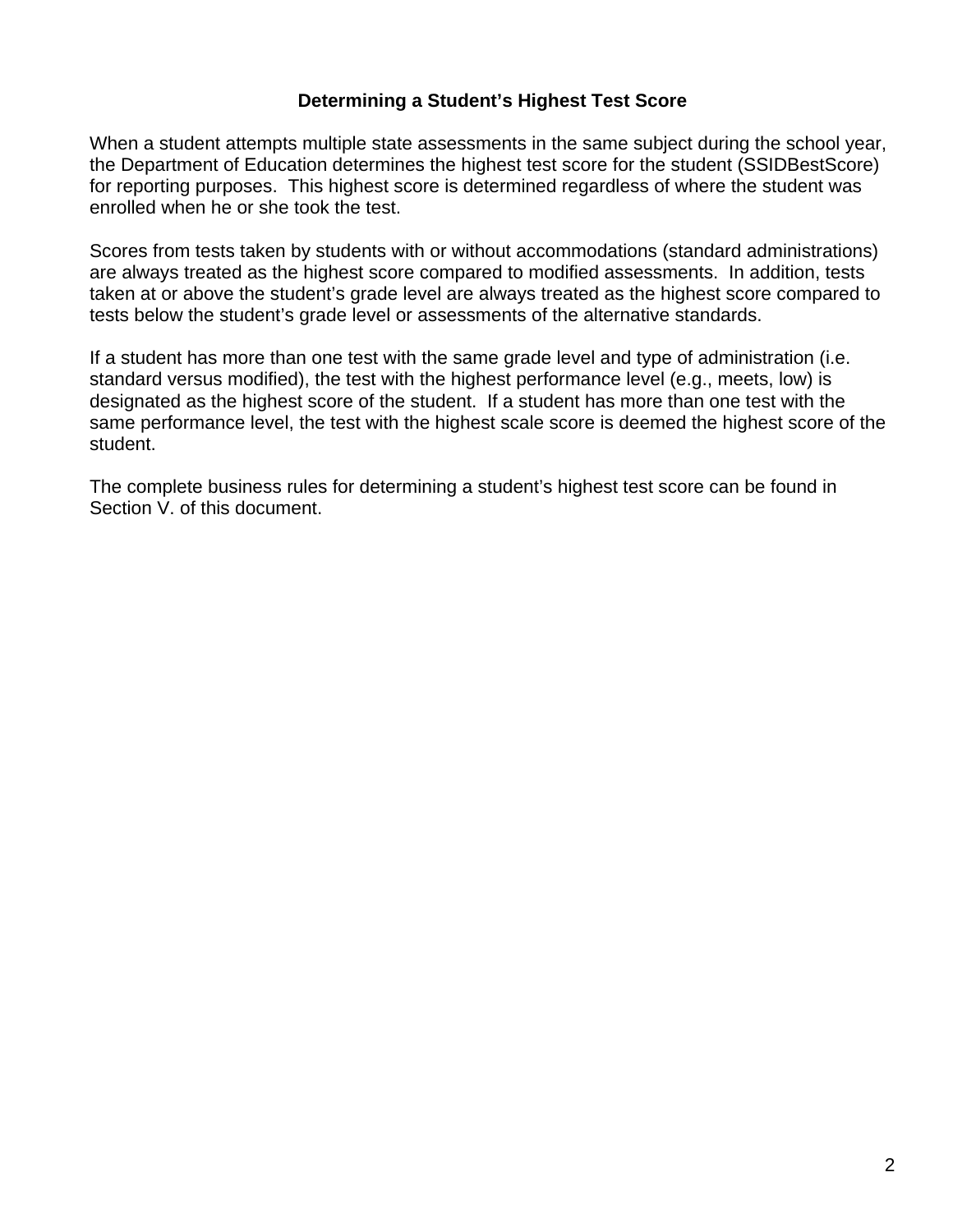# **I. Assigning the Highest Score to a District for Inclusion in Accountability Reports**

Inclusion of student test results in school and district accountability reports is based on all students enrolled in the school or district at grades 3, 4, 5, 6, 7, 8, and 10 on the first school day in May for which the district receives state school fund (ADM). The highest score earned by a student during the school year, no matter where the student was tested, is assigned to the school and district of enrollment of the student on the first school day in May.

ODE generates a "virtual" test record for any student reported as enrolled at grades 3, 4, 5, 6, 7, 8, and 10 on the first school day in May if there are no test records posted in Student Staging for the student during the school year. These students are generally counted as non-participants in accountability reports (see Section III.).

Districts report the resident school and district of students on the first school day in May in the Spring Membership Collection. The resident district and school of the student is the district and school responsible for the education of the student and for which the district receives state school fund for the education of the student. The resident district and school of the student may not be the same as the district and school in which the student receives his or her education (the attending district and attending school). The resident district and school of the student identified in this collection is where the student's highest score is assigned for inclusion in accountability reports. The May 1 (Partic) school and May 1 (Partic) district are noted on test records. The resident school and district on test records is the district and school in which the student was a resident when the test was taken. Note that the Federal Educational Rights and Privacy Act (FERPA) prohibits the state from electronically transferring assessment results between school districts when students move.

As noted in Section III., the inclusion of test results in the calculation of the percentage of students meeting standard for report card or AYP determinations is dependent on whether the student was enrolled for a full academic year in the school or district. Oregon's definition of a "full academic year" is enrollment in a school or district for more than one half of the instructional days in the school or district prior to the first school day in May. (Note: the number of days enrolled does not have to be consecutive. Enrollment may be part time or full time.)

| Enrolled in       | Enrolled | Highest    | Enrolled in       | Enrolled  | Highest test | Participation     | Performance       |
|-------------------|----------|------------|-------------------|-----------|--------------|-------------------|-------------------|
|                   | on       | test score |                   | <b>on</b> | score        | credited to       | credited to       |
| <b>District A</b> | 9/7      |            | <b>District B</b> | 11/1      | N            | <b>District B</b> | <b>District B</b> |
| <b>District A</b> | 9/7      | N          | <b>District B</b> | 11/1      | $\checkmark$ | <b>District B</b> | <b>District B</b> |
| <b>District A</b> | 9/7      |            | <b>District B</b> | 4/1       | N            | <b>District B</b> | None*             |
| <b>District A</b> | 9/7      | N          | <b>District B</b> | 4/1       |              | <b>District B</b> | None*             |
| <b>District A</b> | 9/7      |            | Out of state      | 11/15     | N            | None              | None              |
| <b>District A</b> | 9/7      |            | Out of state      | 4/15      | N            | <b>None</b>       | None              |

Here are some example scenarios of students moving between districts and the application of the inclusion rules described in the next section.

\* Since not enrolled for a full academic year in District B on the first school day in May.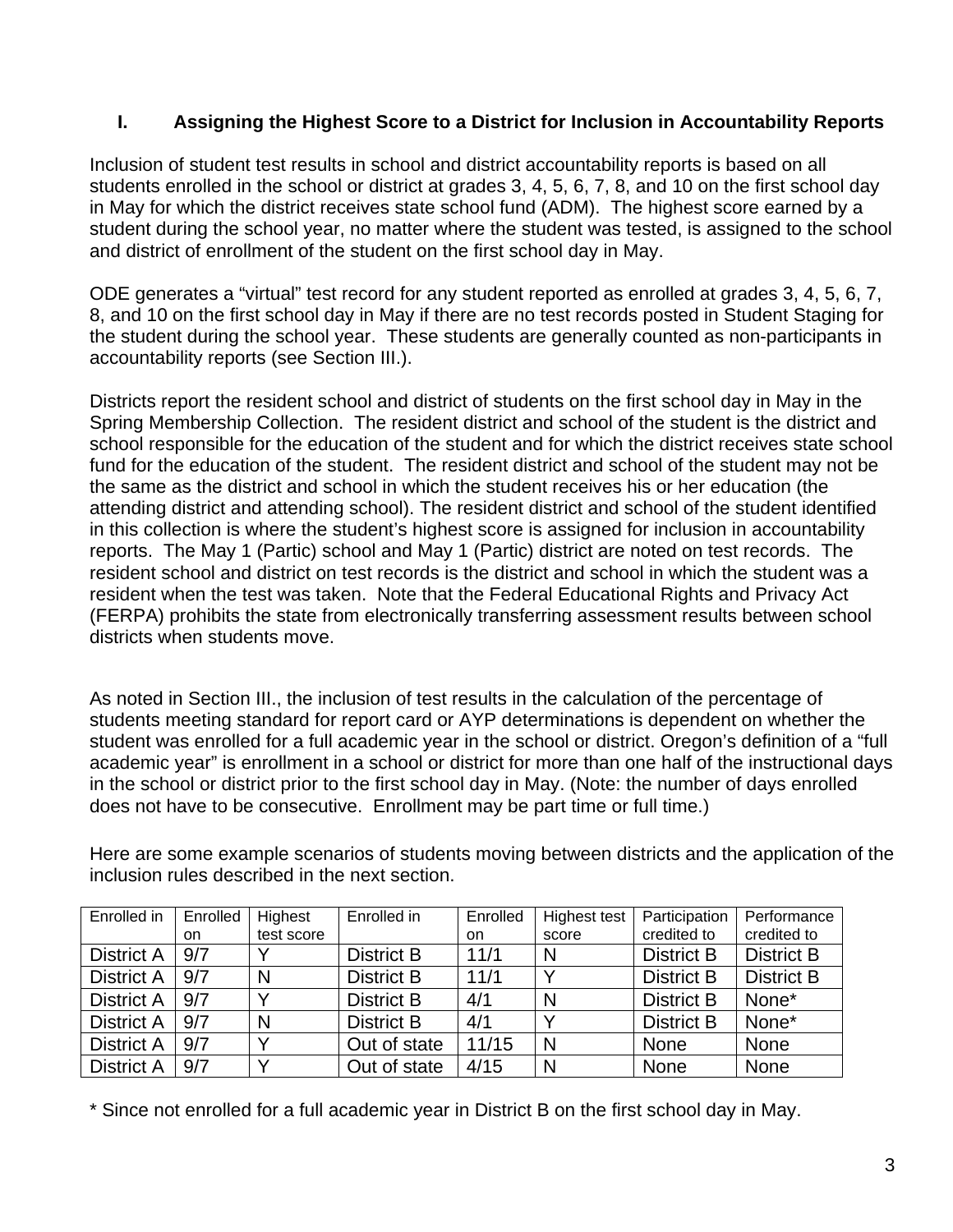# **II. Inclusion Rules for Accountability Reports**

## **Inclusion in the Calculation of the Participation Rate**

Districts and schools are expected to account for the participation of all students by having a valid test score or a test administration code that explains the lack of a test score for the student on all students enrolled in the school or district at grades 3, 4, 5, 6, 7, 8, and 10 on the first school day in May for which the district receives state school fund (ADM).

A student is expected to participate in all required state tests that assess the content areas in which the student received instruction paid for by the state school fund. This includes registered home schooled students, privately schooled students, tuitioned students or any other students who are exempted from compulsory school attendance, and who are attending public schools or programs part time, if the student is claimed by any district for the equivalent ADM and the student received instruction provided by the district in the state content standards during the current school year. There are a few exceptions:

- (1) Students enrolled in grade 10 that met the CIM standard in prior years:
	- a. Scores of grade 9 students who tested and met or exceeded the standard in the previous school year and did not re-test in the current school year will be included in participation and performance calculations as valid test scores for the current school year.
	- b. Scores of grade 10 students who tested and met or exceeded the standard in the previous school year and are repeating grade 10 in the current school year and did not re-test in the current school year will be counted as valid test scores for the current school year.
	- c. Scores of grade 8 students who "challenged up" to the CIM test and met or exceeded the standard two years prior to the current school year will be counted as valid test scores for the current school year in the school and district where the student is reported as enrolled on the first school day in May.
- (2) Registered home schooled students, private school students, tuitioned students and students attending public or private alternative programs part time that are not claimed by any district for ADM or did not receive instruction from the district in the state content standards during the current school year assessed by a required state test. Test scores or virtual records indicating non-participation from these students are excluded from accountability reports by marking the student's answer sheet or test record in Student Staging with Administration Code 6. Note: Any student may request to participate in state tests. The scores of registered home schooled, private school students, or tuitioned students for whom any district does not claim or receive ADM are excluded from a district's assessment, AYP, or report card calculations or reports when the student's answer sheet or test record in Student Staging is marked with Administration Code 6.
- (3) Foreign exchange students attending school in the United States for the first time after August 15<sup>th</sup> of the current school year. Test scores from these students or virtual records indicating non-participation are excluded from accountability reports by marking the student's answer sheet or test record in Student Staging with Administration Code 6.
- (4) LEP students during their first year of enrollment in U.S. schools may participate in the state's language arts assessments, but are not required to do so. LEP students during their first year of enrollment in U.S. schools (enrolling after August 15 of the current school year) that take an English Language Proficiency Assessment will be counted as participating in the reading and writing assessments. LEP students during their first year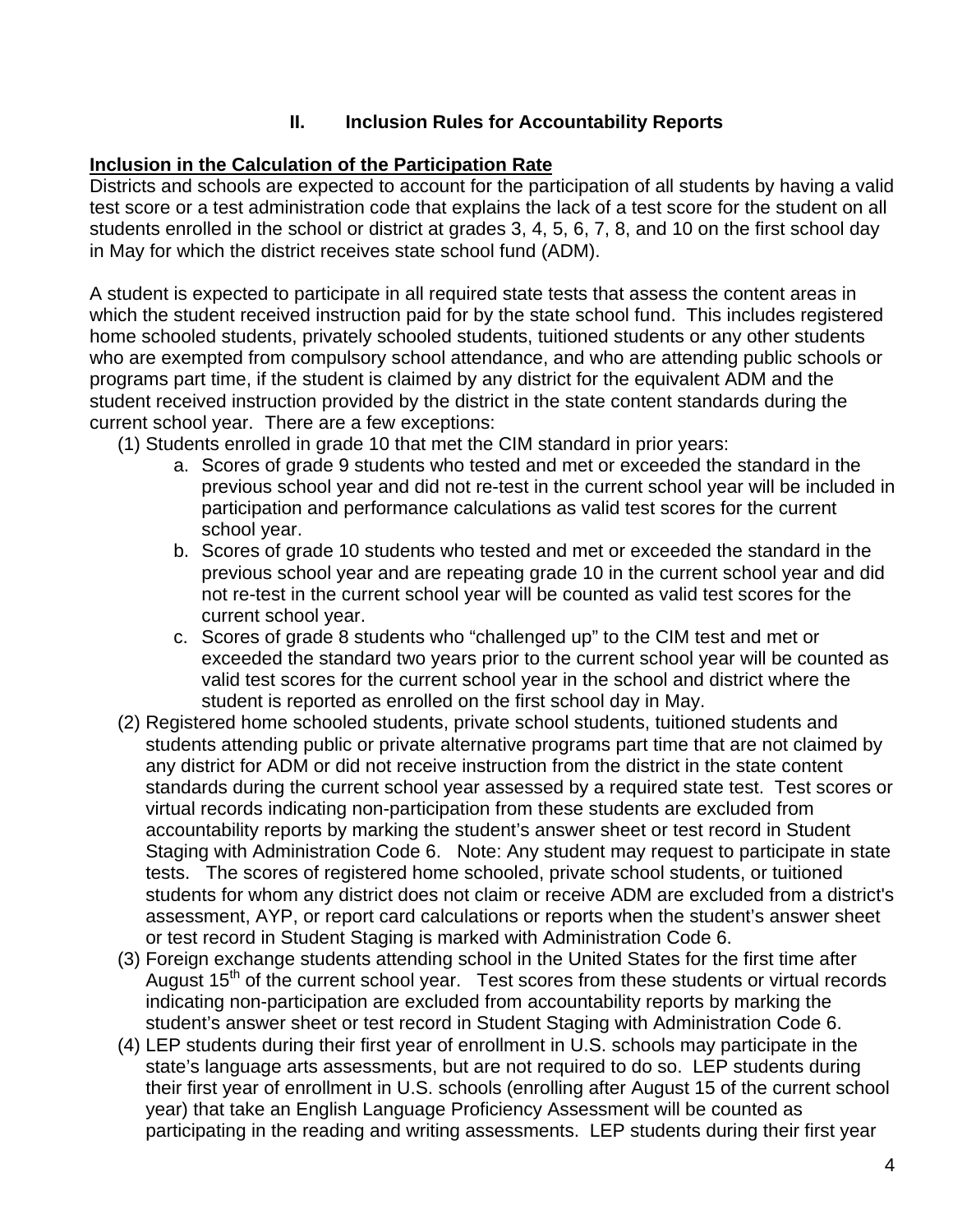of enrollment in U.S. schools are required to participate in the state's mathematics and science assessments.

#### **Inclusion Rules for Participation Rates in Accountability Reports**

The inclusion rules for calculating the participation rate are the same for both 2004-05 and 2005- 06.

| ^ - Excludes parent refusals<br>* - Two Years of data |                                                     |  |  |  |
|-------------------------------------------------------|-----------------------------------------------------|--|--|--|
| <b>Assessment Group Reports</b>                       | Reported as enrolled on 1st School day in May       |  |  |  |
| <b>Report Card</b>                                    | Reported as enrolled on 1st School day in May^      |  |  |  |
| AYP*                                                  | Reported as enrolled on 1st School day in May       |  |  |  |
| <b>Accountability Report</b>                          | Students included in participation rate calculation |  |  |  |

#### **Inclusion Rules for Calculating the Percentage of Students Meeting Standard in Accountability Reports**

The inclusion rules for calculating the percentage of students meeting standard are the same for both 2004-05 and 2005-06.

| <b>Accountability Report</b>    | Students included in calculation percentage of students<br>meeting standard                                                             |
|---------------------------------|-----------------------------------------------------------------------------------------------------------------------------------------|
| <b>AYP</b>                      | Enrolled on 1st school day in May for a full academic year.                                                                             |
| <b>Report Card</b>              | Enrolled on 1st school day in May for a full academic year<br>with <b>standard</b> administration of a test at or above grade<br>level. |
| <b>Assessment Group Reports</b> | Enrolled on 1st school day in May                                                                                                       |

## **Students that are excluded from the calculation of students meeting standard**

*Home Schooled/Private Schooled students* may request to participate in state tests. Test scores of registered home schooled, private school students, or tuitioned students for whom any district does not claim or receive ADM are excluded from accountability reports when the student's answer sheet or test record in Student Staging is marked by the district with an Administration Code of 6.

*Foreign exchange students* enrolling in school in the United States for the first time after August 15th of the current school year. Test scores from these students are excluded from accountability reports when the student's answer sheet or test record in Student Staging is marked by the district with an Administration Code of 6.

The scores of *Beginning LEP students* during their first year of enrollment in U.S. schools (enrolling after August 15 of the current school year) that take state assessments are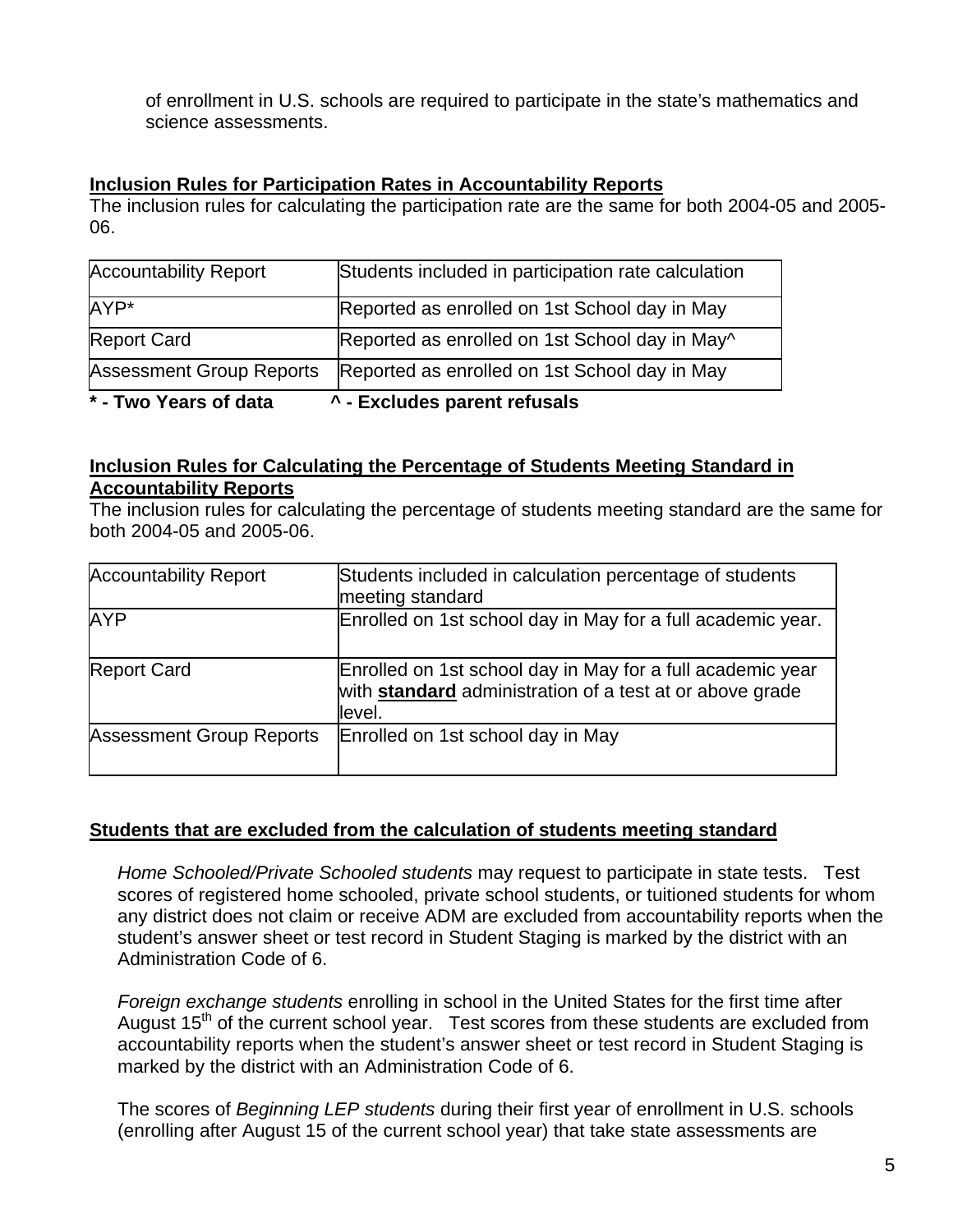excluded from the calculation of the percentage of students meeting standard in all accountability reports. Test records for these students are marked with a "B" by ODE in the Limited English Proficient field (AYP\_LEP) based on information provided by the district in the NCLB English Language Proficiency Collection. Test scores with a "B" in the Limited English Proficiency field are excluded from the calculation of the percentage of students meeting standard in accountability reports.

## **Inclusion of Students in District Special Education Programs**

In the Spring Membership Collection, districts identify students enrolled in schools that are placed in district-wide special education programs. The assessment results and attendance for students served by district special education programs are excluded from the calculations for determining if a school met AYP. The district is still accountable for the attendance and performance of these students and the scores are included in the district's AYP determination, report card, and reports of statewide assessment results.

Students with disabilities who are instructed in a general education setting, regular classroom and/or resource room, for 40% of their time or more are included in the school accountability reports with other students in the same grade, class, and school. These are students who are reported on the December Special Education Child Count (SECC) in the special education federal placement categories of

- "instruction in regular classes" (including special education and related services instruction and support provided in a resource room for less than 21% of the student's instructional day) [Federal Placement Code = 30] or
- "instruction in regular class, with resource room support" (including special education and related services instruction and support provided in a resource room environment for 21-60% of the student's instructional day) [Federal Placement Code = 31].

Students with disabilities who are instructed in a general education classroom for less than 40% of their time will be included only in district accountability reports (district = district of residence). These are students who are reported in one of the following district special education placements [Federal Placement Code = 32 or higher]: separate class (placement in which students are served more than 60% of their school day away from the general education classroom environment); special schools (including public and private residential and day placements); hospitals and institutions; and homebound (not home schooled).

| <b>Accountability Report Participation</b> |                              | Performance                  |
|--------------------------------------------|------------------------------|------------------------------|
| AYP 2004-05                                | 2003-04:                     | 2003-04:                     |
|                                            | <b>RL Grades 3, 5, 8, 10</b> | <b>RL Grades 3, 5, 8, 10</b> |
|                                            | WR Grades 4, 7, 10           | <b>WR Grades 4, 7, 10</b>    |
|                                            | MA Grades 3, 5, 8, 10        | MA Grades 3, 5, 8, 10        |
|                                            | PS Grades 5, 8, 10           | <b>PS Grades 5, 8, 10</b>    |
|                                            | 2004-05:                     | 2004-05:                     |
|                                            | <b>RL Grades 3, 5, 8, 10</b> | <b>RL Grades 3, 5, 8, 10</b> |
|                                            | WR Grades 4, 7, 10           | <b>WR Grades 4, 7, 10</b>    |
|                                            | MA Grades 3, 5, 8, 10        | MA Grades 3, 5, 8, 10        |
| AYP 2005-06                                | 2004-05:                     | 2004-05:                     |
|                                            | RL Grades 3, 5, 8, 10        | <b>RL Grades 3, 5, 8, 10</b> |

#### **Test Inclusion Rules in Accountability Reports by Report Year**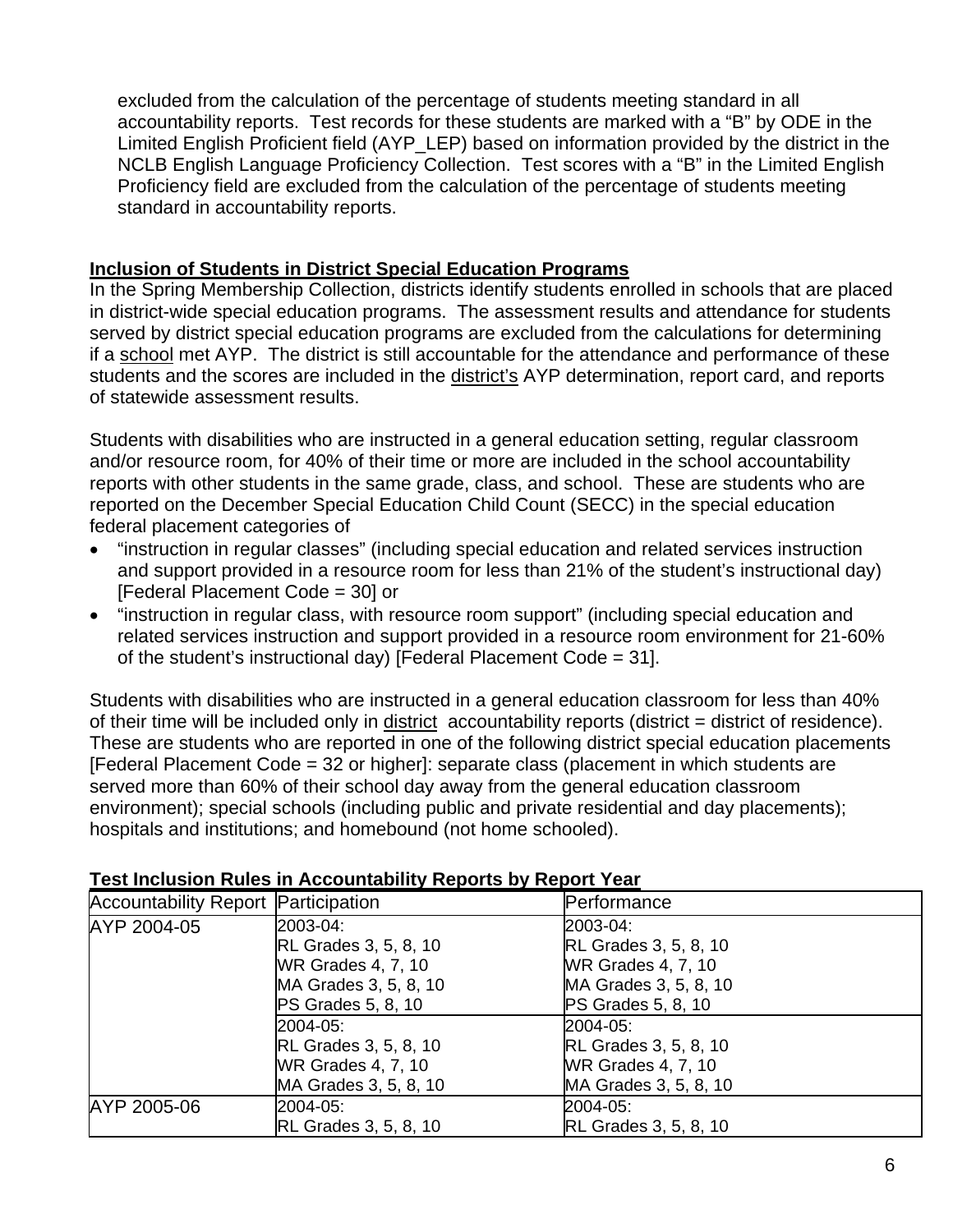|                             | <b>WR Grades 4, 7, 10</b>             | WR Grades 4, 7, 10                                    |
|-----------------------------|---------------------------------------|-------------------------------------------------------|
|                             | MA Grades 3, 5, 8, 10                 | MA Grades 3, 5, 8, 10                                 |
|                             | 2005-06                               | 2005-06                                               |
|                             | RL Grades 3, 4, 5, 6, 7, 8, 10        | RL Grades 3, 5, 8, 10*                                |
|                             | <b>WR Grades 4, 7, 10</b>             | WR Grades 4, 7, 10                                    |
|                             | MA Grades 3, 4, 5, 6, 7, 8, 10        | MA Grades 3, 5, 8, 10*                                |
| AYP 2006-07                 | 2005-06                               | 2005-06                                               |
|                             | RL Grades 3, 4, 5, 6, 7, 8, 10        | RL Grades 3, 4, 5, 6, 7, 8, 10                        |
|                             | <b>WR Grades 4, 7, 10</b>             | <b>WR Grades 4, 7, 10</b>                             |
|                             | MA Grades 3, 4, 5, 6, 7, 8, 10        | MA Grades 3, 4, 5, 6, 7, 8, 10                        |
|                             | 2006-07                               | 2006-07                                               |
|                             | RL Grades 3, 4, 5, 6, 7, 8, 10        | RL Grades 3, 4, 5, 6, 7, 8, 10                        |
|                             | WR Grades 4, 7, 10                    | <b>WR Grades 4, 7, 10</b>                             |
|                             | MA Grades 3, 4, 5, 6, 7, 8, 10        | MA Grades 3, 4, 5, 6, 7, 8, 10                        |
| Report Card 2004-05         | 2004-05                               | 2003-04                                               |
|                             | RL Grades 3, 5, 8, 10                 | RL Grades 3, 5, 8, 10                                 |
|                             | <b>WR Grades 4, 7, 10</b>             | WR Grades 4, 7, 10 (4 and 7 for display only)         |
|                             | MA Grades 3, 5, 8, 10                 | MA Grades 3, 5, 8, 10                                 |
|                             | SC Grades 5, 8, 10 (for display only) | SC Grades 5, 8, 10 (for display only)                 |
|                             |                                       | 2004-05                                               |
|                             |                                       |                                                       |
|                             |                                       | RL Grades 3, 5, 8, 10                                 |
|                             |                                       | WR Grades 4, 7, 10 (4 and 7 for display only)         |
|                             |                                       | MA Grades 3, 5, 8, 10                                 |
|                             |                                       | SC Grades 5, 8, 10 (for display only)                 |
| Report Card 2005-06 2005-06 |                                       | 2004-05                                               |
|                             | RL Grades 3, 4, 5, 6, 7, 8, 10        | RL Grades 3, 5, 8, 10*                                |
|                             | WR Grades 4, 7, 10                    | WR Grades 4, 7, 10 (4 and 7 for display only)         |
|                             | MA Grades 3, 4, 5, 6, 7, 8, 10        | MA Grades 3, 5, 8, 10*                                |
|                             | SC Grades 5, 8, 10 (for display only) | SC Grades 5, 8, 10 (for display only)                 |
|                             |                                       | 2005-06                                               |
|                             |                                       | RL Grades 3, 5, 8, 10*                                |
|                             |                                       | WR Grades 4, 7, 10 (4 and 7 for display only)         |
|                             |                                       | MA Grades 3, 5, 8, 10*                                |
|                             |                                       | SC Grades 5, 8, 10 (for display only)                 |
| Report Card 2006-07 2006-07 |                                       | 2005-06                                               |
|                             | <b>RL Grades 3, 4, 5, 6, 7, 8, 10</b> | RL Grades 3, 4, 5, 6, 7, 8, 10                        |
|                             | WR Grades 4, 7, 10                    | WR Grades 4, 7, 10^                                   |
|                             | MA Grades 3, 4, 5, 6, 7, 8, 10        | MA Grades 3, 4, 5, 6, 7, 8, 10                        |
|                             | SC Grades 5, 8, 10^                   | SC Grades 5, 8, 10^                                   |
|                             |                                       | 2006-07                                               |
|                             |                                       |                                                       |
|                             |                                       | RL Grades 3, 4, 5, 6, 7, 8, 10<br>WR Grades 4, 7, 10^ |
|                             |                                       |                                                       |
|                             |                                       | MA Grades 3, 4, 5, 6, 7, 8, 10                        |
|                             |                                       | SC Grades 5, 8, 10^                                   |

\* *For 2005-06, ODE has requested the following amendment to the State's Accountability Workbook: Results from 05-06 reading and math assessments at grades 4, 6, and 7 will not be included in the calculation of student performance in 05-06 AYP reports or report cards rating formulas, but will be included in 06-07 reports and ratings.* 

*^Inclusion rules to be determined*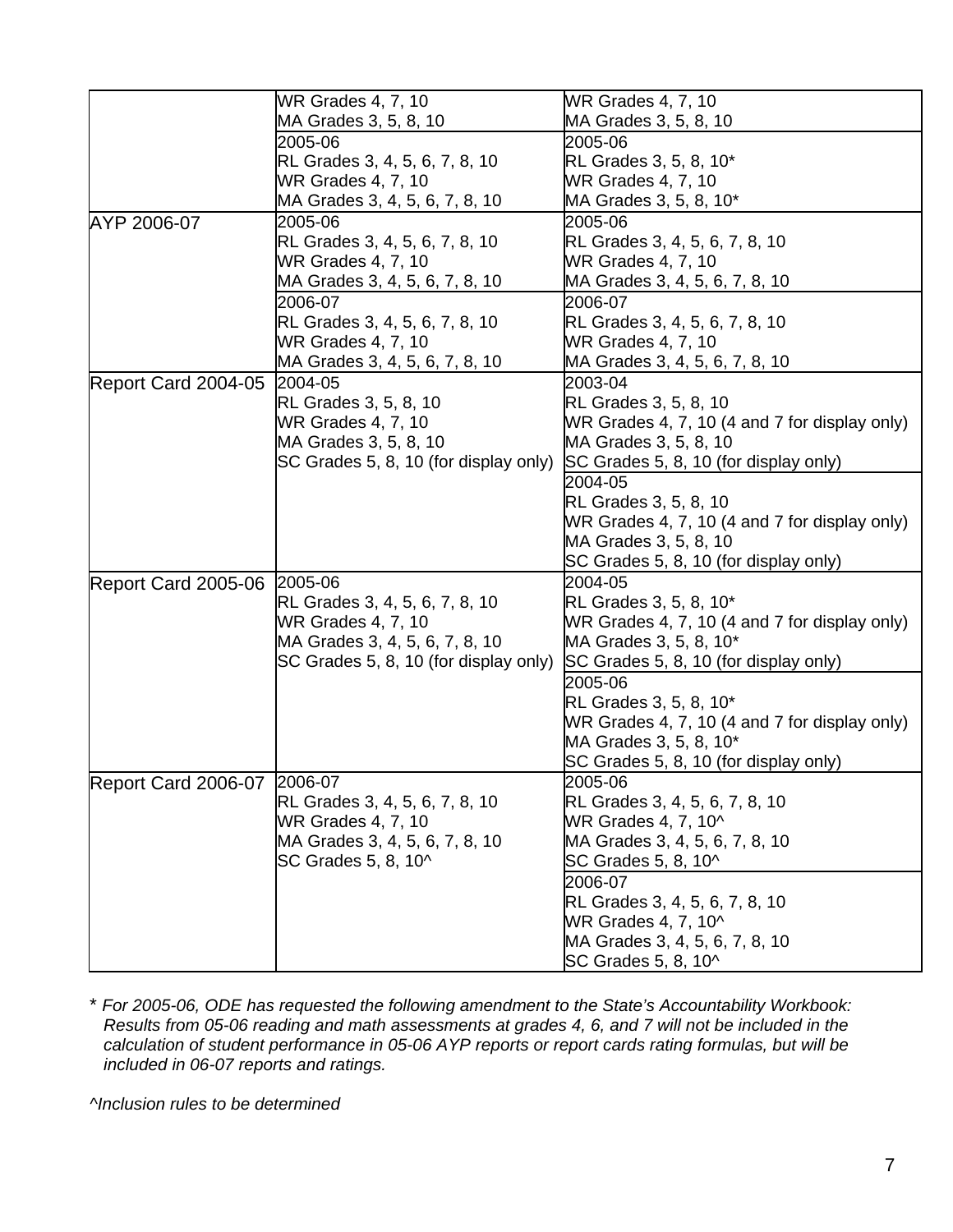|  |  |  | Inclusion Rules by Test Type and Accountability Report |
|--|--|--|--------------------------------------------------------|
|--|--|--|--------------------------------------------------------|

| <b>Testing</b>                                                                                                         | <b>Report Card Formula</b>      |                                 | <b>AYP</b>                                  |                                 | <b>Assessment Group</b><br><b>Reports</b>   |                                 |
|------------------------------------------------------------------------------------------------------------------------|---------------------------------|---------------------------------|---------------------------------------------|---------------------------------|---------------------------------------------|---------------------------------|
| <b>Conditions</b>                                                                                                      | <b>Participation</b>            | <b>Performance</b>              | <b>Participation</b>                        | <b>Performance</b>              | <b>Participation</b>                        | <b>Performance</b>              |
| Standard<br>assessments                                                                                                | Included                        | Included                        | Included                                    | Included                        | Included                                    | Included                        |
| <b>Standard with</b><br>accommodations                                                                                 | Included                        | Included                        | Included                                    | Included                        | Included                                    | Included                        |
| Target up                                                                                                              | Included                        | Included                        | Included                                    | Included                        | Included                                    | Included                        |
| Target down                                                                                                            | Included                        | Not included                    | Included                                    | Included (1)                    | Included                                    | Included as not<br>met standard |
| Extended<br>assessments /CLRAS                                                                                         | Included                        | Not included                    | Included                                    | Included (2)                    | Included                                    | Included as not<br>met standard |
| Juried assessments                                                                                                     | Included                        | Included                        | Included                                    | Included                        | Included                                    | Included                        |
| Modified<br>assessments                                                                                                | Included                        | Not included                    | Included                                    | Included as not<br>met standard | Included                                    | Included as not<br>met standard |
| Exempted (First year<br>ELL for reading or<br>writing)                                                                 | Included as<br>participant      | Not included                    | Included as<br>participant                  | Not included                    | Included as<br>participant                  | Not included                    |
| Non-completers                                                                                                         | Included                        | Included as not<br>met standard | Included                                    | Included as not<br>met standard | Included                                    | Included as not<br>met standard |
| Non-consent of<br>parent for religious or<br>disability-related<br>reasons                                             | Not included                    | Not included                    | Included as non-<br>participant             | Not included                    | Included as non-<br>participant             | Not included                    |
| Non-attempt/Non-<br>consent of student                                                                                 | Included as non-<br>participant | Not included                    | Included as non-<br>participant             | Not included                    | Included as non-<br>participant             | Not included                    |
| Absent                                                                                                                 | Included as non-<br>participant | Not included                    | Included as non-Not included<br>participant |                                 | Included as non-Not included<br>participant |                                 |
| Side-by-Side Spanish<br>or Russian                                                                                     | Included                        | Included                        | Included                                    | Included                        | Included                                    | Included                        |
| <b>Spanish Writing</b>                                                                                                 | Included                        | Included (3)                    | Included                                    | Included (3)                    | Included                                    | Included (3)                    |
| Spanish Reading<br>(Available for Grade 3<br>only)                                                                     | Included                        | Included (3)                    | Included                                    | Included (3)                    | Included                                    | Included (3)                    |
| Students enrolled on<br>the first school day in<br>May that were<br>enrolled during a test<br>window and not<br>tested | Included as non-<br>participant | Not included                    | Included as non-<br>participant             | Not included                    | Included as non-<br>participant             | Not included                    |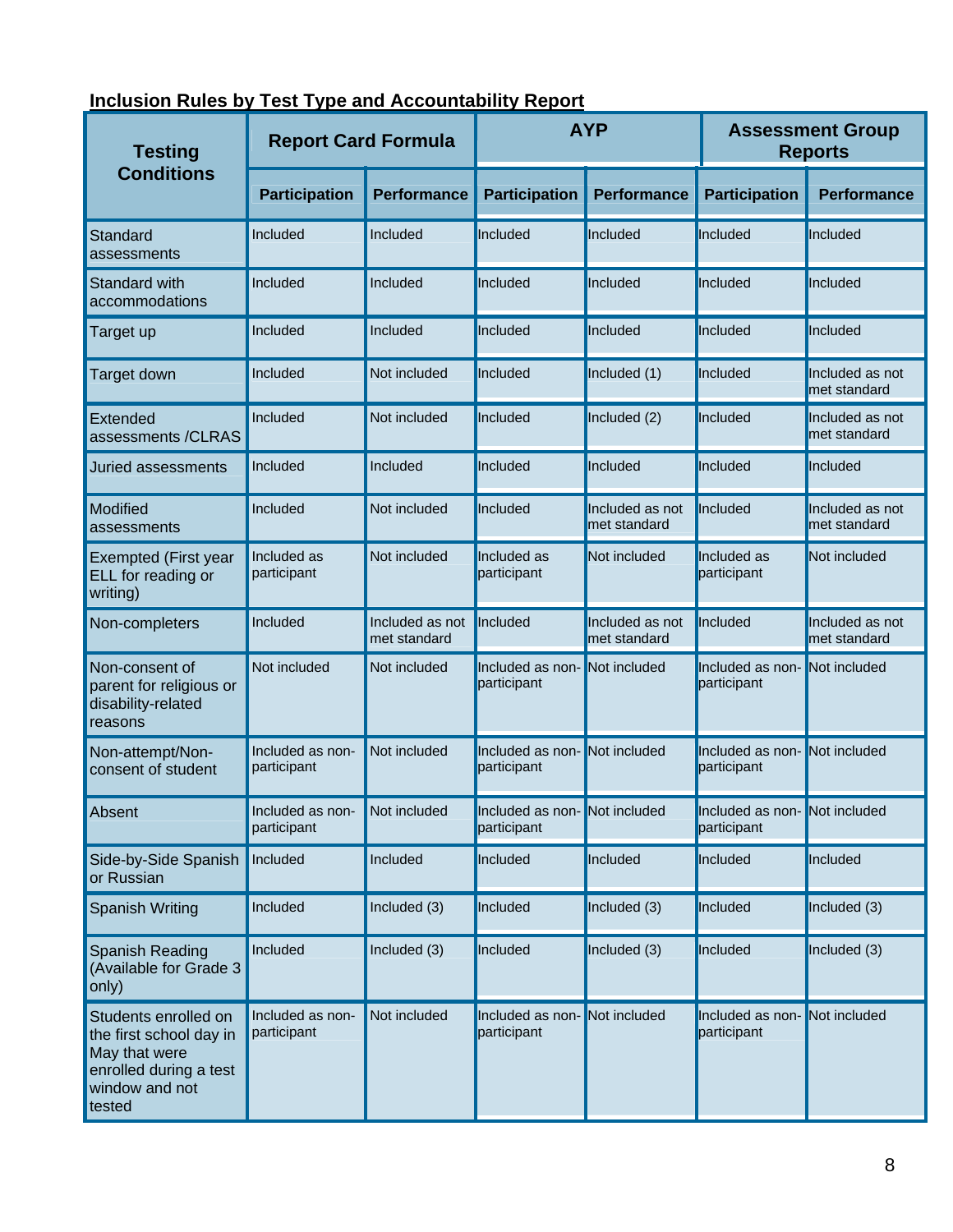(1) The percentage of CLRAS and Extended assessment that meet the alternative achievement standards that can be included in the percentage of tests meeting standard is limited to 1% at the district level. [Title I Final regulations section 200.13 as amended December 9, 2003] For the purpose of determining AYP, the state must ensure that districts reclassify proficient scores above the 1% cap to count as non-proficient when the 1% cap is exceeded by a district. To account for small n, reclassification of proficient test scores as non-proficient will not occur unless the number of test scores in the district meeting the alternative assessment standards exceeds four.

(2) For 2005-06, ODE has requested the following amendment to the State's Accountability Workbook: For the 2004-05 and 2005-06 school years, up to 2% of total test scores in the district used to determine AYP may be from students with persistent academic disabilities who meet or exceed performance standards on a targeted assessment below the student's grade level that most appropriately measures their progress toward benchmark standards, when the student's IEP has determined that such an assessment is appropriate and when the assessment is taken under standard conditions with or without accommodations. For the purpose of determining AYP, the state must ensure that districts reclassify proficient scores above the 2% cap to count as non-proficient when the 2% cap is exceeded by a district. To account for small n, reclassification of proficient test scores as non-proficient will not occur unless the number of test scores in the district meeting the performance standards exceeds eight.

(3) NCLB allows states to offer students who are not proficient in English the opportunity to be tested in their native language in reading or English Language Arts for up to five years. These tests must be in a language and form most likely to yield accurate data about what such students know and can do in academic content areas. (Section 1111(b)(3)(C)(ix-x))

Students who are eligible are those who 1) have been educated in the United States for three or fewer consecutive years and 2) have not yet reached a sufficient level of English language proficiency such that being tested in English would produce a valid and reliable score.

After three years, a district may determine on a case-by-case basis that a student has not yet reached a level of English language proficiency sufficient to yield valid and reliable information on what such a student knows and can do on the English version of the reading or English language arts tests. At that time, the student may continue to respond in their native language for up to an additional two years.

In Oregon, eligible students are students reported in the NCLB English Language Proficiency Collection who are not proficient in English and enrolled in a U.S. school after August 15<sup>th</sup> of the fourth school year prior to the current school year. Test records for these students are marked with a "B" or "Y" in the Limited English Proficient Field (AYP\_LEP). Eligible assessments include Spanish reading offered by the State at grade 3, writing responses in Spanish or writing responses in the student's native language that are submitted by the district as part of the State's juried assessment process. Tests from eligible students that meet the standard are included as meeting standard in report card, AYP and reports of statewide assessment results (unless the student is a first year LEP student, in which case the results are excluded from the calculation of the percentage of students meeting standard in accountability reports). Tests from ineligible students are considered modifications and are included as not meeting standard in AYP and reports of statewide assessment results and are excluded from the calculation of the percentage of students meeting standard in report cards.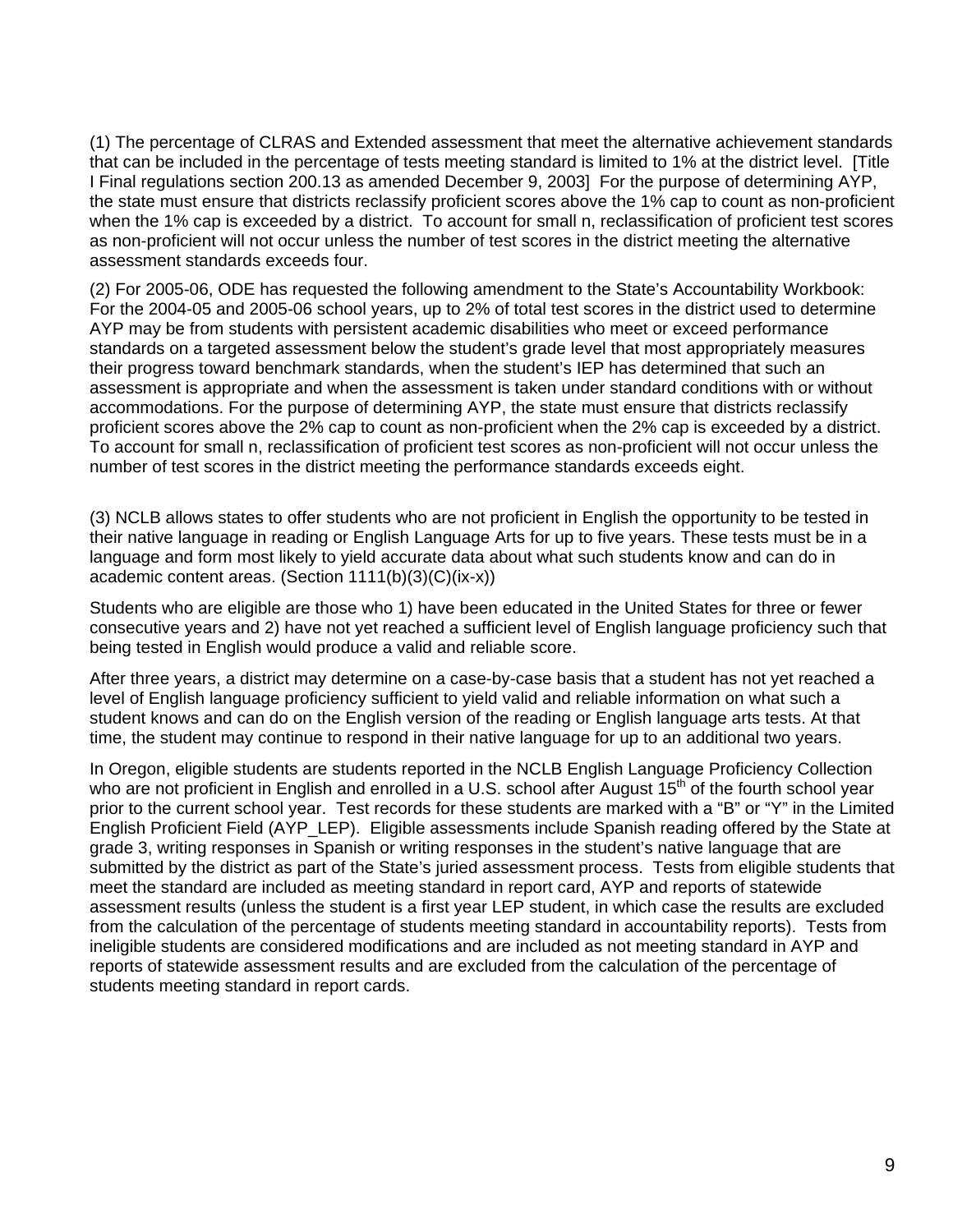## **III. For More Information**

#### **Quick Links to Accountability Reports**

Report Cards, Report Card Detail Sheets, and AYP Reports (public) <http://www.ode.state.or.us/data/reportcard/reports.aspx>

Public Reports of Assessment Results [http://www.ode.state.or.us/data/schoolanddistrict/testresults/reporting/disaggregated\\_data.aspx](http://www.ode.state.or.us/data/schoolanddistrict/testresults/reporting/disaggregated_data.aspx)

### **Quick Links to Accountability Documents**

AYP Policy and Technical Manual Frequently Asked Questions about AYP <http://www.ode.state.or.us/search/results/?id=198>

Report Card Policy Manual and Report Card Technical Manual Frequently Asked Questions about Report Cards <http://www.ode.state.or.us/search/results/?id=273>

Test Administration Page <http://www.ode.state.or.us/search/results/?id=170>

Test Manuals [http://www.ode.state.or.us/search/](http://www.ode.state.or.us/search/page/?id=486)page/?id=486

Frequently Asked Questions about Assessment <http://www.ode.state.or.us/search/page/?id=202>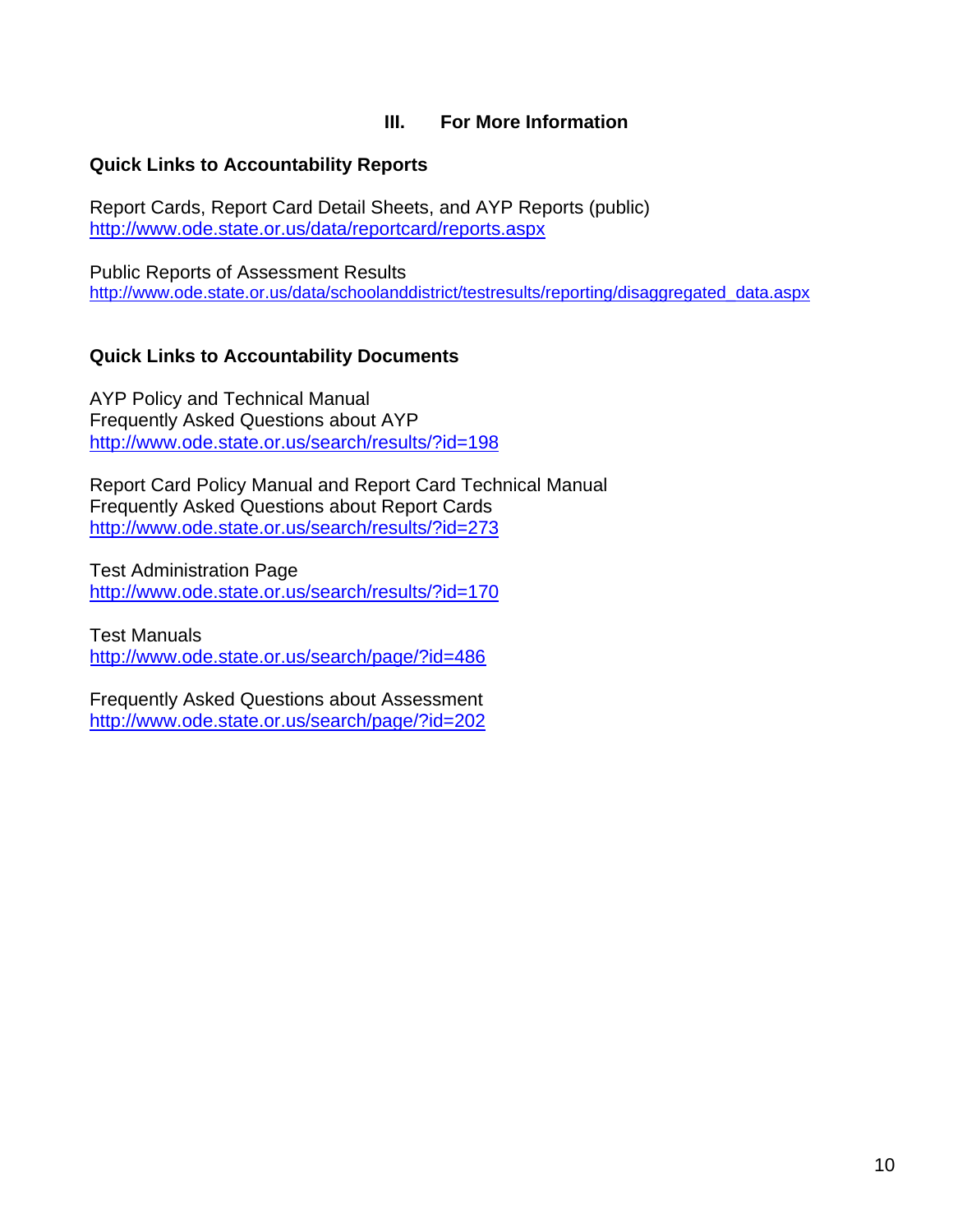#### **IV. Technical Business Rules Highest Test Score Resolution Rules 2005-06**



VIII) Latest Test Event Identifier number

1. Highest "First 8 numbers of PADMID text data field"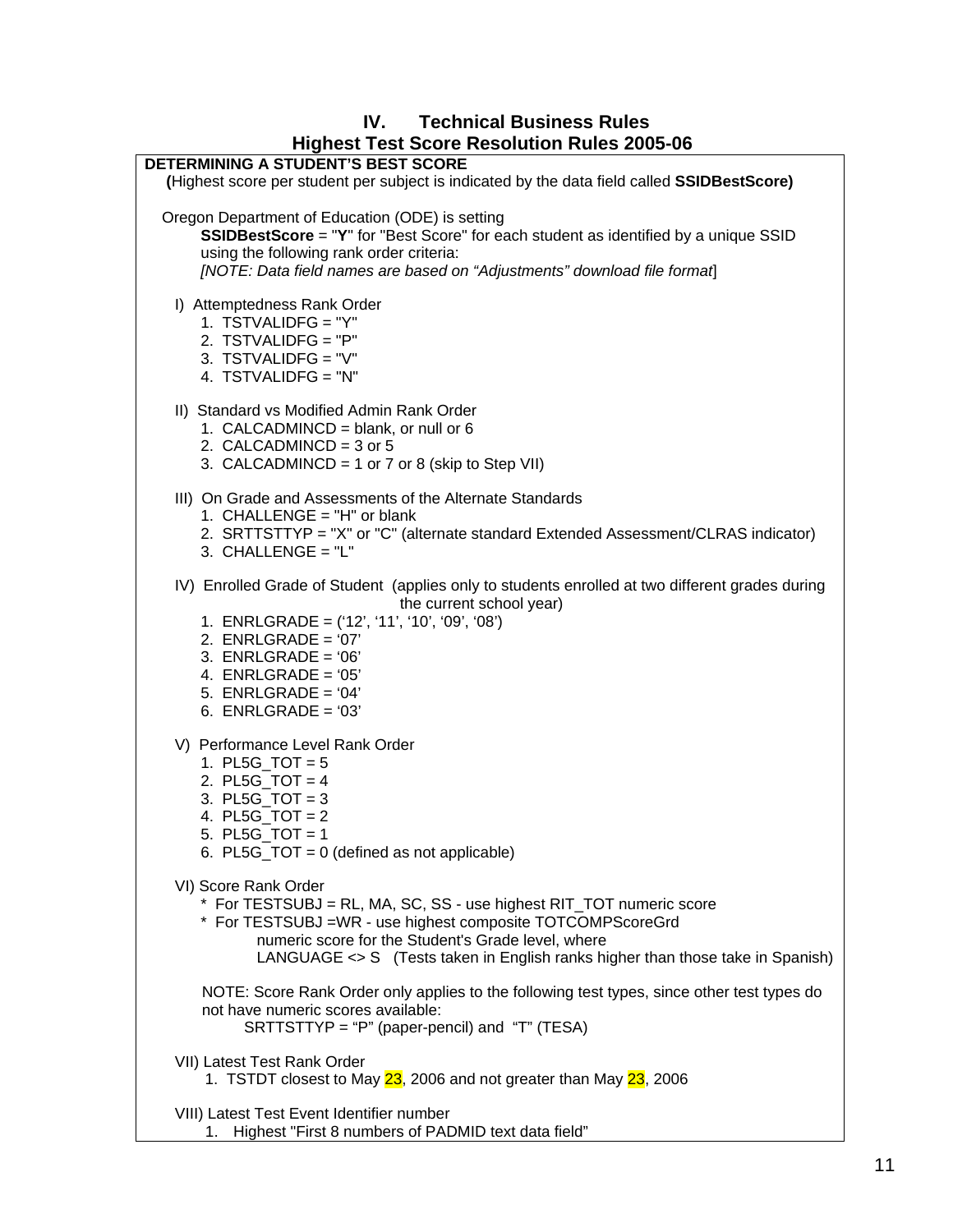# **PARTICIPATION AND PERFORMANCE FOR AYP, REPORT CARD, AND ASSESSMENT GROUP REPORTS 2005-06**

| AYP FLAGS IN STUDENT STAGING<br>[*] AYP PARTICIPATION SCHOOL         | AYP SCHOOL PARTICIPATION & PERFORMANCE                     | AYP DISTRICT PARTICIPATION & PERFORMANCE                   |
|----------------------------------------------------------------------|------------------------------------------------------------|------------------------------------------------------------|
| (Set to "Y" if used in Participation                                 | I. AYP School Participation                                | I. AYP District Participation                              |
| Denominator of a School AYP Report)                                  |                                                            |                                                            |
| [*] AYP PARTICIPATION DISTRICT                                       | A. Denominator (AYPSchlPartic = "Y")                       | A. Denominator (AYPDistPartic = "Y")<br>where              |
| (Set to "Y" if used in Participation                                 | where<br>1) $SSIDBestScore = Y$                            | 1) SSIDBestScore = Y                                       |
| Denominator of a District AYP Report)                                | and                                                        | and                                                        |
|                                                                      | 2) Included in Spring Membership Collection                | 2) Included in Spring Membership Collection                |
| [*] AYP PERFORMANCE SCHOOL                                           | and                                                        | and                                                        |
| (Set to "Y" if used in Performance                                   | 3) DISTSPED <> "Y"                                         |                                                            |
| Denominator of a School AYP Report)                                  | (not in District Sp Ed Program)                            |                                                            |
|                                                                      | and                                                        |                                                            |
| [*] AYP PERFORMANCE DISTRICT                                         | 4) CalcAdminCd (or CEXMOD)                                 | 3) CalcAdminCd (or CEXMOD)                                 |
| (Set to "Y" if used in Performance                                   | $=$ blank, "1" or "3" or "5" or "7"                        | $=$ blank, "1" or "3" or "5" or "7"                        |
| Denominator of a District AYP Report)                                | and                                                        | and                                                        |
|                                                                      | 5) TSTValidFg = "V" (virtual records) or                   | 4) TSTValidFg = "V" (virtual records) or                   |
| AYP Report includes test records of                                  | TSTValidFg = $"N"$ (Non-attempt) or                        | TSTValid $\overline{F}g = "N"$ (Non-attempt) or            |
| student enrolled on the first school day<br>in May in 2005 and 2006. | TSTValidFg = "Y" or "P" (attempted tests)                  | TSTValidFg = "Y" or "P" (attempted tests)                  |
|                                                                      | <b>B. Numerator Calculated</b>                             | <b>B. Numerator Calculated</b>                             |
| 2005-06 Tests/Enrolled Grades:                                       | where                                                      | where                                                      |
| English Language Arts (ELA) -                                        | 1) (See Participation Denominator for School)              | 1) (See Participation Denominator for District)            |
| RL (Grades 03, 04, 05, 06, 07, 08, 10)                               | and                                                        | and                                                        |
| WR (Grades 04, 07, 10)                                               | 2) CalcAdminCd (or CEXMOD)                                 | 2) CalcAdminCd (or CEXMOD)                                 |
| Math -                                                               | $=$ blank, or "3" or "5"                                   | $=$ blank, or "3" or "5"                                   |
| MA (Grades 03, 04, 05, 06, 07, 08, 10)                               | and                                                        | and                                                        |
| If approved, Grades 04, 06, 07 in RL                                 | TSTValidFg = "Y" or "P" (attempted tests)<br>3)            | 3) TSTValidFg = "Y" or "P" (attempted tests)               |
| and MA used for participation only in 05-                            | OR.                                                        | OR.                                                        |
| 06 reports                                                           | $(TSTValidFg = "V" or "N" and AYP_LEP = "B"$               | $(TSTValidFg = "V" or "N" and AYP_LEP = "B"$               |
|                                                                      | and TestSubj=RL or WR)                                     | and TestSubj=RL or WR)                                     |
| Determining SSID Best Score:<br>The Highest Resolved Score is the    | C. Notations:                                              | C. Notations:                                              |
| highest score from the current year                                  | CEXMOD = "1" or "7"; or TSTValid = "N" or "V" will         | CEXMOD = "1" or "7"; or TSTValid = "N" or "V" will         |
| assessments.                                                         | adversely affect Participation rating; CEXMOD = "6" or "8" | adversely affect Participation rating; CEXMOD = "6" or "8" |
|                                                                      | omitted from denominator and numerator.                    | omitted from denominator and numerator.                    |
| The Highest Resolved Score for                                       |                                                            |                                                            |
| students enrolled in grade 10 (as                                    | <b>II. AYP School Performance</b>                          | <b>II. AYP District Performance</b>                        |
| reported in the Spring Membership 05-                                | A. Denominator (AYPSchlPerf = "Y")                         | A. Denominator (AYPDistPerf = "Y")                         |
| 06 Collection) is the highest passing                                | where                                                      | where                                                      |
| score from current year assessments                                  | 1) (See Participation Numerator for School)                | 1) (See Participation Numerator for District)              |
| and prior year assessments include                                   | and                                                        | and                                                        |
| passing scores from 03-04 CIM as an $8^{\rm th}$                     | 2) Exclude $AYP$ LEP = "B"                                 | 2) Exclude AYP LEP = $"B"$                                 |
| grader and passing scores from 04-05                                 | and                                                        | and                                                        |
| CIM as a 9 <sup>th</sup> grader or 10 <sup>th</sup> grader.          | 3) StaylnSchl $\le$ "N"                                    | 3) StaylnDist $\langle$ "N"                                |
| Of tests used to determine district AYP:                             | <b>B. Numerator Calculated</b>                             | <b>B. Numerator Calculated</b>                             |
| --Only 1% may be Extended or CLRAS                                   | -- Use Denominator and                                     | -- Use Denominator and                                     |
| tests where PLB_TOT = "M" or "E"                                     | 1) PLG_TOT = "M" or "E" (TESA or Paper)                    | 1) $PLG_TOT = "M"$ or "E" (TESA or Paper)                  |
| --Only 2% may be targeted tests where                                | 2) PLB_TOT = "M" or "E" (Extended or CLRAS)                | 2) PLB_TOT = "M" or "E" (Extended or CLRAS)                |
| $PLB_TOT = "M"$ or "E" (if approved)                                 | 3) $PLB_TOT = "M"$ or "E" and Challenge = "L"              | 3) PLB_TOT = "M" or "E" and Challenge = "L"                |
|                                                                      |                                                            |                                                            |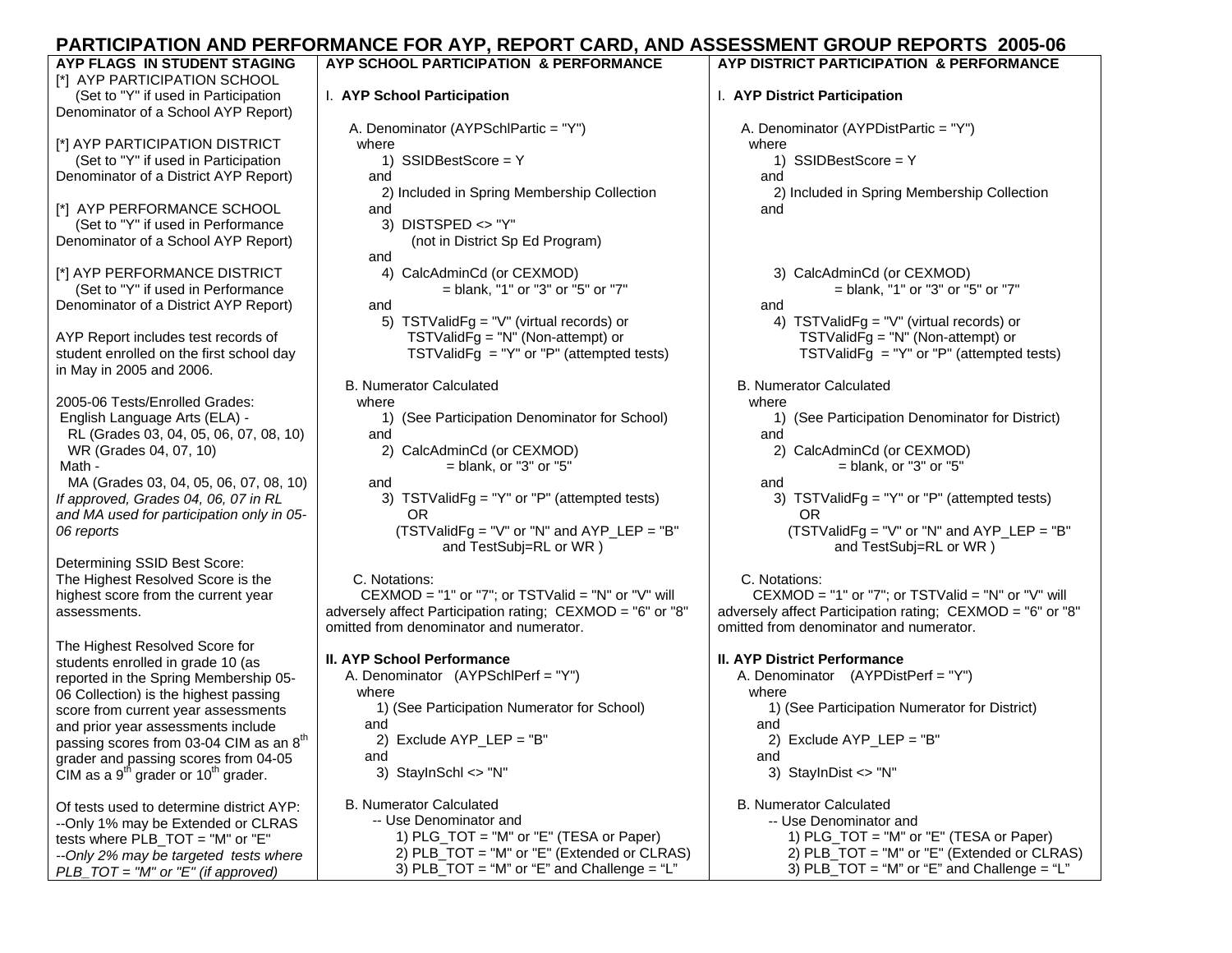| <b>RC FLAGS IN STUDENT STAGING</b>                                                                  | <b>RC SCHOOL PARTICIPATION &amp; PERFORMANCE</b>                                                  | <b>RC DISTRICT PARTICIPATION &amp; PERFORMANCE</b>                                                |  |
|-----------------------------------------------------------------------------------------------------|---------------------------------------------------------------------------------------------------|---------------------------------------------------------------------------------------------------|--|
| [*] RC PARTICIPATION SCHOOL<br>(Set to "Y" if used in Participation                                 | I. RC School Participation                                                                        | I. RC District Participation                                                                      |  |
| Denominator of a School Report Card)                                                                | A. Denominator (RCSchlPartic = "Y")<br>where                                                      | A. Denominator (RCDistPartic = "Y")<br>where                                                      |  |
| [*] RC PARTICIPATION DISTRICT<br>(Set to "Y" if used in Participation                               | 1) $SSIDBestScore = Y$<br>and                                                                     | 1) SSIDBestScore = Y<br>and                                                                       |  |
| Denominator of a District Report Card)                                                              | 2) Included in Spring Membership Collection<br>and                                                | 2) Included in Spring Membership Collection<br>and                                                |  |
| [*] RC PERFORMANCE SCHOOL<br>(Set to "Y" if used in Performance                                     | 3) DISTSPED <> "Y" (not in District Sp Ed Prgrm)<br>and                                           |                                                                                                   |  |
| Denominator of a School Report Card)                                                                | 4) CalcAdminCd (CEXMOD) = blank, "1", "3" or "5"<br>and                                           | 3) CalcAdminCd (CEXMOD) = blank, "1", "3" or "5"<br>and                                           |  |
| [*] RC PERFORMANCE DISTRICT<br>(Set to "Y" if used in Performance                                   | 5) TSTValidFg = "V" (virtual records) or<br>TSTValid $\bar{F}g = "N"$ (Non-attempt) or            | 4) TSTValidFg = "V" (virtual records) or<br>TSTValidFg = $"N"$ (Non-attempt) or                   |  |
| Denominator of a District Report Card)                                                              | TSTValidFg = "Y" or "P" (attempted tests)<br><b>B. Numerator Calculated</b>                       | TSTValidFg = "Y" or "P" (attempted tests)<br><b>B. Numerator Calculated</b>                       |  |
| Report Card includes test records of                                                                | where                                                                                             | where                                                                                             |  |
| student enrolled on the first school day<br>in May 2006.                                            | 1) (See Participation Denominator for School)<br>and                                              | 1) (See Participation Denominator for District)<br>and                                            |  |
| 2005-06 Tests/Enrolled Grades:                                                                      | 2) CalcAdminCd (CEXMOD) = blank or "3" or "5"<br>and                                              | 2) CalcAdminCd (CEXMOD) = blank or "3" or "5"<br>and                                              |  |
| RL (Grades 03, 04, 05, 06, 07, 08, 10)<br>WR (Grades 04, 07, 10)                                    | 3) TSTValidFg = "Y" or "P" (attempted tests)<br>OR                                                | 3) TSTValidFg = "Y" or "P" (attempted tests)<br>0R                                                |  |
| MA (Grades 03, 04, 05, 06, 07, 08, 10)<br>SC (grades 5, 8, 10)                                      | (TSTValidFg = "V" or "N" and AYP_LEP = "B"<br>and TestSubj=RL or WR)                              | (TSTValidFg = "V" or "N" and AYP_LEP = "B"<br>and TestSubj=RL or WR)                              |  |
| School Characteristics rating only<br>includes RL, MA, WR                                           | C. Notations:<br>$CEXMOD = "1"$ or TSTValid = "N" or "V" will adversely                           | C. Notations:<br>$CEXMOD = "1"$ or TSTValid = "N" or "V" will adversely                           |  |
| Student Performance rating only                                                                     | affect Participation rating; CEXMOD = "6", "7", or "8"<br>omitted from denominator and numerator. | affect Participation rating; CEXMOD = "6", "7", or "8"<br>omitted from denominator and numerator. |  |
| includes:<br>RL (Grades 03, 05, 08, 10)                                                             | <b>II. RC School Performance</b>                                                                  | <b>II. RC District Performance</b>                                                                |  |
| MA (Grades 03, 05, 08, 10)                                                                          | A. Denominator (RCSchlPerf = "Y")                                                                 | A. Denominator (RCDistPerf = "Y")                                                                 |  |
| WR grade 10.                                                                                        | where                                                                                             | where                                                                                             |  |
| Determining SSID Best Score:                                                                        | 1) (See Participation Numerator for School)<br>and                                                | 1) (See Participation Numerator for District)<br>and                                              |  |
| The Highest Resolved Score is the                                                                   | 2) Exclude AYP_LEP = "B"                                                                          | 2) Exclude AYP_LEP = "B"                                                                          |  |
| highest passing score from the current<br>year assessments.                                         | and<br>3) StayInSchl <> "N"                                                                       | and<br>3) StayInDist <> "N"                                                                       |  |
| The Highest Resolved Score for                                                                      | and<br>4) CalcAdminCd (CEXMOD) = blank                                                            | and<br>4) CalcAdminCd (CEXMOD) = blank                                                            |  |
| students enrolled in grade 10 (as                                                                   | and                                                                                               | and                                                                                               |  |
| reported in the Spring Membership 05-                                                               | 5) Challenge $\lt$ "L"                                                                            | 5) Challenge $\lt$ "L"                                                                            |  |
| 06 Collection) is the highest passing<br>score from current year assessments                        | and<br>6) TSTBnch <> "XR" or "XM" or "XW" or "XS"                                                 | and<br>6) TSTBnch <> "XR" or "XM" or "XW" or "XS"                                                 |  |
| and prior year assessments include                                                                  |                                                                                                   |                                                                                                   |  |
| passing scores from 03-04 CIM as an 8 <sup>th</sup>                                                 | <b>B. Numerator Calculated</b>                                                                    | <b>B. Numerator Calculated</b>                                                                    |  |
| grader and passing scores from 04-05<br>CIM as a 9 <sup>th</sup> grader or 10 <sup>th</sup> grader. | -- Use Denominator and<br>$PLG_TOT = "M"$ or "E"                                                  | -- Use Denominator and<br>PLG $TOT = "M"$ or $"E"$                                                |  |
|                                                                                                     |                                                                                                   |                                                                                                   |  |